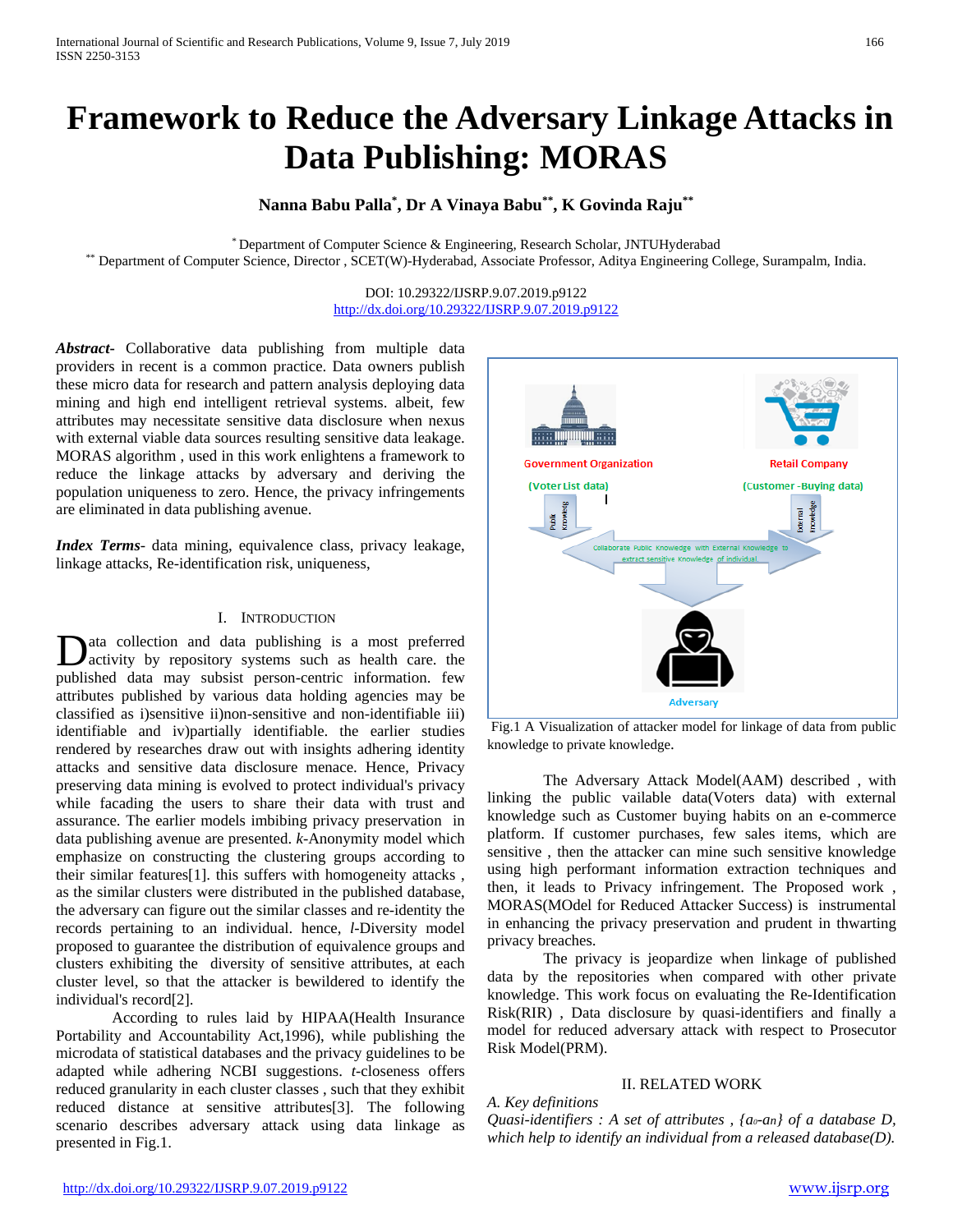*Sensitive data : the data, which is an attribute A*∈*D, which an* 

*individual want non-disclosure to public domain*. *Prosecutor Risk Model(PRM): the intruder extract the sensitive knowledge from released database, D using aprior knowledge about an individual from the given population P.*

*Uniqueness : the equivalence classes , Eq*  $\epsilon$  *each Equivalence class is clustered such that the dankar population constant is set zero.*

This work carried on de-facto dataset for privacy evaluation named US Adult dataset , provided from UCI machine learning repository, which is highly cited by research community. It's best known as Census dataset, which exhibits following properties. Table 1, presents sampling size of 32561 having QI= *{age,gender,occupation}* acting as QI for given data, D and *{race}* is a sensitive attribute. Table 2, shows the population size considered for two regions, namely USA and India having sampling fraction 0.0001 and 0.00003 respectively. the distinction and separation of quasi-identifiers were presented in the Table.3

among the given quasi-identifiers, attribute *age* shows maximal distinction(.2241) and *occupation* having 0.04% and when *{age,gender,occupation}* then, distinction of records is 4.89%.



*Fig.2 Graph showing the Distinction & Separation for attributes {age},{gender},{occupation} and {age,gender,occupation}.*



| <b>Attributes</b><br>Quasi-<br>identifiers<br>type                                                       |                                            | <b>Domain</b><br>size   | <b>Cardinality</b> | Define meta<br>Select and Apply<br>Published<br>characteristics &<br>data (D) by<br>Specify QI for |                                                                                                                                                                                                                                                                                                                                                                                         |
|----------------------------------------------------------------------------------------------------------|--------------------------------------------|-------------------------|--------------------|----------------------------------------------------------------------------------------------------|-----------------------------------------------------------------------------------------------------------------------------------------------------------------------------------------------------------------------------------------------------------------------------------------------------------------------------------------------------------------------------------------|
| Multivariate                                                                                             |                                            | {age,gender,occupation} |                    | 15                                                                                                 | Transformations<br>the<br>Data D<br>Repositories                                                                                                                                                                                                                                                                                                                                        |
| B. Evaluating the Privacy Disclosure- Risk(PDR) based on<br>quasi-identifiers.<br>Table 2. Dataset Model |                                            |                         |                    |                                                                                                    | Set Privacy Model<br>No<br>Dankar<br><b>Evaluate Re-Identification</b><br>Uniqueness=0<br>Risk(RIR)                                                                                                                                                                                                                                                                                     |
| <b>Region</b>                                                                                            | <b>Sampling</b><br>fraction                |                         | Population         | <b>Suppression</b><br>Limit                                                                        |                                                                                                                                                                                                                                                                                                                                                                                         |
| <b>USA</b>                                                                                               | 0.0001                                     |                         | 317238626          | 0%                                                                                                 | Yes                                                                                                                                                                                                                                                                                                                                                                                     |
| India                                                                                                    | 0.00003                                    |                         | 1210569573         | 0%                                                                                                 | <b>Release Data for</b><br>Utility aspects                                                                                                                                                                                                                                                                                                                                              |
|                                                                                                          | .Table 3. Distinction and Separation of QI |                         |                    |                                                                                                    | <b>Sanitized Data</b>                                                                                                                                                                                                                                                                                                                                                                   |
| Quasi-identifier                                                                                         |                                            | Distinction(%)          |                    | Separation(%)                                                                                      |                                                                                                                                                                                                                                                                                                                                                                                         |
| age                                                                                                      |                                            | 0.2241                  |                    | 97.86                                                                                              |                                                                                                                                                                                                                                                                                                                                                                                         |
| gender                                                                                                   |                                            | 0.0061                  |                    | 44.27                                                                                              | Fig.3 Framework deployed for the proposed work to be work on<br>US-Adult data.<br>The transformations applied is shown with lattice<br>representation as shown in Fig.4. The contingency between<br>'gender' and 'occupation' were analyzed for dataset showing<br>maximal risk associated with 'managerial' category with 'male'<br>gender as shown in Fig.5 demarked with an ellipse. |
| occupation                                                                                               |                                            | 0.04                    |                    | 90.28                                                                                              |                                                                                                                                                                                                                                                                                                                                                                                         |

*{age,gender,occupation}* 4.89% 99.85

# *A. Framework*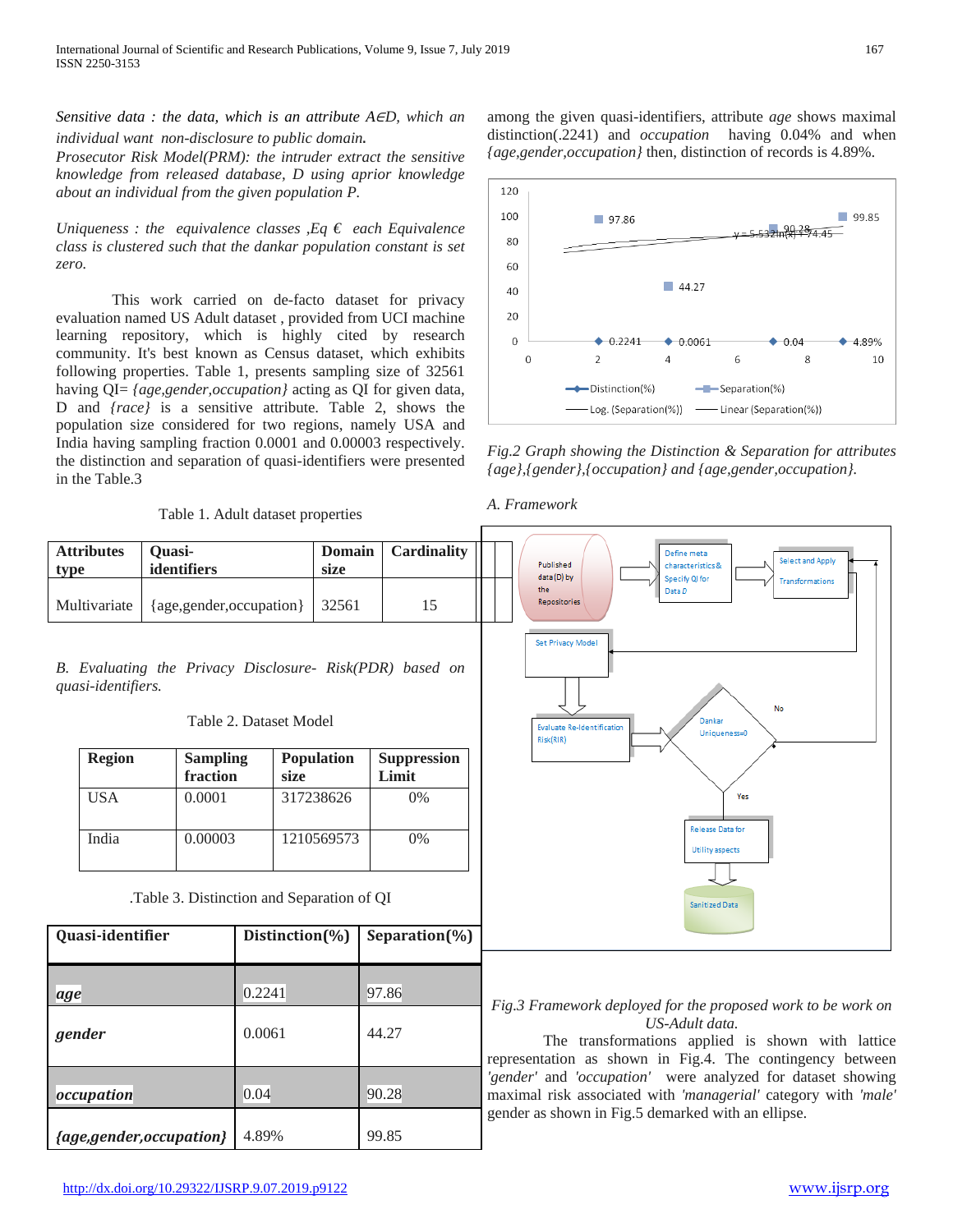

*Fig.4 Lattice with transformations performed*



*Fig. 5 Visualizing the Contingency of attributes 'occupation' and 'gender'*

## *B.Proposed Algorithm*



*C. Evaluating Re-Identification Risk(RIR)*

The *RIR* for the dataset for the regions mentioned USA and India were evaluated using equivalence classes constructed

with mentioned transformations.<br> **if Database D having Domain<sub>size</sub>** DS then  $\exists$  QI transformations T applied  $\in$  Database D then equivalence classes (EQ)constructed using  $clustering \ model(N)\forall QI$ 

Attacker Success Estimate (ASE) =  $\frac{eq}{n_e}$  ------eq. $(1)$ 

where  $Eq = No. of. Equivalence class$ and  $Ds = No. of. Records$ 

*ASE(Attacker Success Estimate)* for USA population is evaluated using Eq.(1) and presented in Table 4 when local transformation scheme applied using 100 iterations.

| <b>Region</b>              | <b>Parameters</b> |
|----------------------------|-------------------|
| <b>USA</b>                 | 4.01              |
| <b>Maximal class size</b>  | 151               |
| <b>Minimal Class Size</b>  |                   |
| <b>Equivalence Classes</b> | 1306              |
| <b>Total Records</b>       | 32561             |
| <b>ASE(%)</b>              | 4.0               |

Table 4 showing various parameters after transformations

## III.RESULTS DISCUSSION

The experiment carried on US-Adult data ,which comprises 32561 rows with 15 attributes exhibiting multivariate features on 64-bit Intel i3-3220 ,3.30GHz Processor. The RIR for given dataset using MORAS algorithm analyzed, which results in minimal data disclosure to highest prosecutor risk=30%. the intruder can extract sensitive data of individuals from published database maximal up to  $3.39\%$ .<br>- Records with maximal risk -



*Fig.6 Visualization of Re-Identification Risks(RIR).*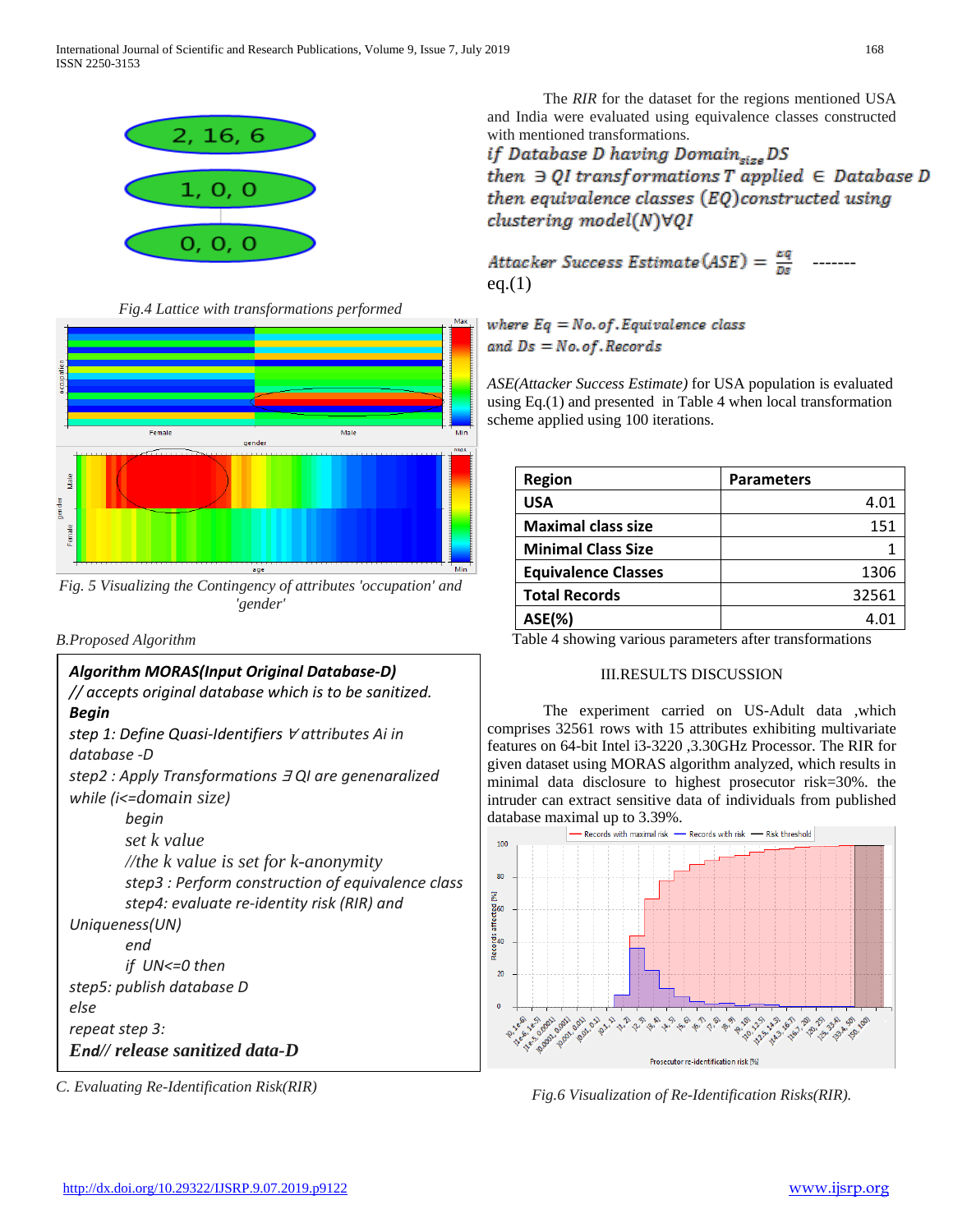the population Uniqueness was evaluated using Dankar approach. this shows , the Uniqueness is derived to zero as represented in Fig.7.



*Fig.7 Population Uniqueness=0 using MORAS algorithm*

### IV. CONCLUSION

Data repositories publish collected data of individuals for diverse utilities. the public knowledge released to outer domain is innocuous, but due to external linkage from viable sources leads to sensitive data breach. To, thwart such linkage attacks by adversary, MORAS(Model for Reduced Attacker Success) is instrumental is reduction of Re-Identification Risks(RIR) by constructing equivalence classes with higher population spread at each bin. The Uniqueness of records is also reduced to zero, such that the attacker is minimal to data disclosure using intelligent extraction techniques. The individuals are open to share their data with trust and prudunce , so that

The proposed work enhances data utility by balancing data suppression=0 and minimal attack. Further, the work can be extended to use, MORAS for voluminous data in Statistical data Disclosure Control(SDC) applications.

#### ACKNOWLEDGEMENT

We wish to thank Aditya Engineering College(Surampalem) and Stanley College of Engineering & Technology(Hyderabad) for thy support in carry out this work into articulation.

#### **REFERENCES**

[1]L. Sweeney. k-anonymity: a model for protecting privacy. International Journal on Uncertainty, Fuzziness and Knowledge-based Systems, 10 (5), 2002; pp.557-570

[2]Ashwin M, Johannes *l-*diversity -a privacy beyond *k-*anonymity, ACM transactions on Knowledge discovery from data,Vol.1,article 1,2007,pp.1-48.

[3] AGRAWAL, R., EVFIMIEVSKI, A. V., AND SRIKANT, R. 2003. Information sharing across private databases. In Proceedings of the SIGMOD Conference. 86–97.

[4] BAYARDO, R. J. AND AGRAWAL, R. 2005. Data privacy through optimal k-anonymization. In Proceedings of the International Conference on Data Engineering (ICDE'05).

[5] CHIN, F. 1986. Security problems on inference control for sum, max, and min queries. J. ACM 33, 3, 451–464.

[6] http://counsel.cua.edu/fedlaw/hipaa.cfm

[7] https://www.ncbi.nlm.nih.gov/pubmed/citmatch

[8] T. Su and G. Ozsoyoglu. Controlling FD and MVD inference in multilevel relational database systems. IEEE Transactions on Knowledge and Data Engineering, 3:474-- 485, 1991

[9] M. Morgenstern. Security and Inference in multilevel database and knowledge based systems. Proc. of the ACM SIGMOD Conference, pages 357--373, 1987.

[10] D. Denning and T. Lunt. A multilevel relational data model. In Proc. of the IEEE Symposium on Research in Security and Privacy, pages 220-234, Oakland,

[11] D. Denning. Cryptography and Data Security. Addison-Wesley, 1982.

[12] L. Sweeney. Guaranteeing anonymity when sharing medical data, the Datafly system. Proceedings, Journal of the American Medical Informatics Association. Washington, DC: Hanley & Belfus, Inc., 1997

[13] T. Dalenius. Finding a needle in a haystack – or identifying anonymous census record. Journal of Official Statistics, 2(3):329-336, 1986.

#### AUTHORS



Nanna Babu Palla, working as Associate Professor at Department of Computer Science& Engineering having 16 years of academic experience at various levels. He is currently, a research scholar from JNTUHyderabad. His research interests

include, data mining, cloud computing, algorithm analysis and privacy enhancement.



Dr A Vinaya babu, is former professor of CSE , JNTUHyderabad and present Director for Stanley College of Engineering-Hyderabad. He had wide research experience in computer architecture, data mining , automata design, algorithm analysis and natural language processing.



Kaladi Govinda Raju, working as Associate Professor at Department of CSE, Aditya Engineering College. He had rich academic experience in various subjects like, cryptographic techniques, net work security,

data mining and data structures. His research interests include anonymity implementation , data publishing and image processing.

CORRESPONDING AUTHOR: Nanna Babu Palla, emial-id: nanibabup@rediffmail.com.